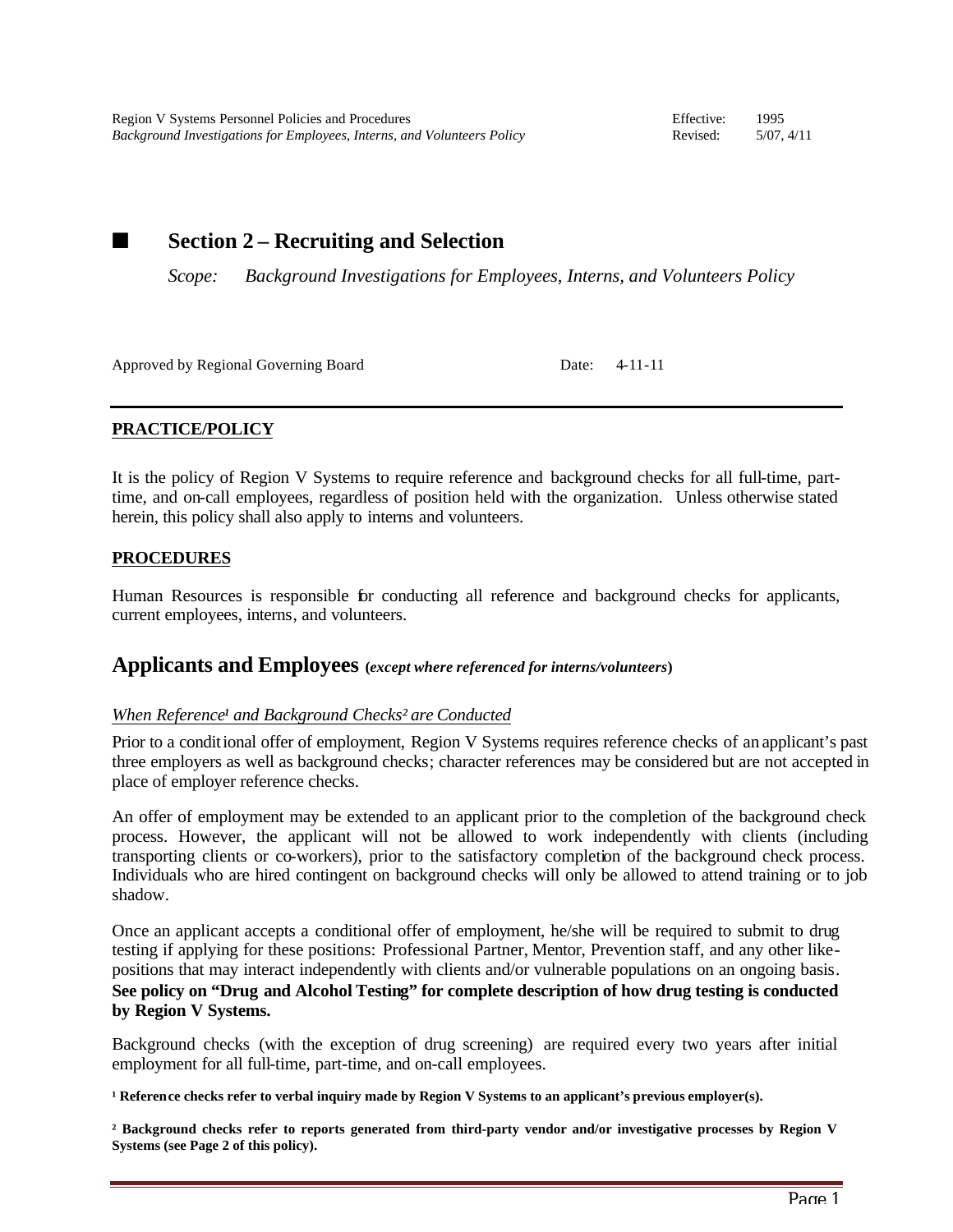#### *How Background Checks Are Conducted*

Region V Systems will use a third-party vendor to conduct most background checks, including drug testing. (drug testing is done only if required for positions noted above). Written authorization will be obtained from the applicant/conditional offeree prior to conducting background checks and drug testing.

Region V Systems' third-party vendor will conduct background checks by obtaining information from the following sources:

- a) Nebraska State Patrol
- b) Lincoln Police Department
- c) Nebraska Department of Motor Vehicles
- d) Adult and Child Abuse/Neglect Registry
- e) Sex Offender Registry
- f) Outstanding Arrest Warrant
- g) Bureau of Prisons
- h) Justice System
- i) Nebraska Department of Corrections
- j) Out-of-state / out-of country checks, as applicable
- k) Global checks, including U.S. and foreign sanctions and watch lists

Region V Systems will conduct investigative processes as follows:

- a) Verification of work eligibility through the federal E-Verify program.
- b) Education verification of post-secondary degrees, if required for position.
- c) Drug screen through a licensed laboratory. **See policy on "Drug and Alcohol Testing" for complete description of how drug testing is conducted by Region V Systems.**
- All background checks will be conducted in accordance with applicable state and federal law.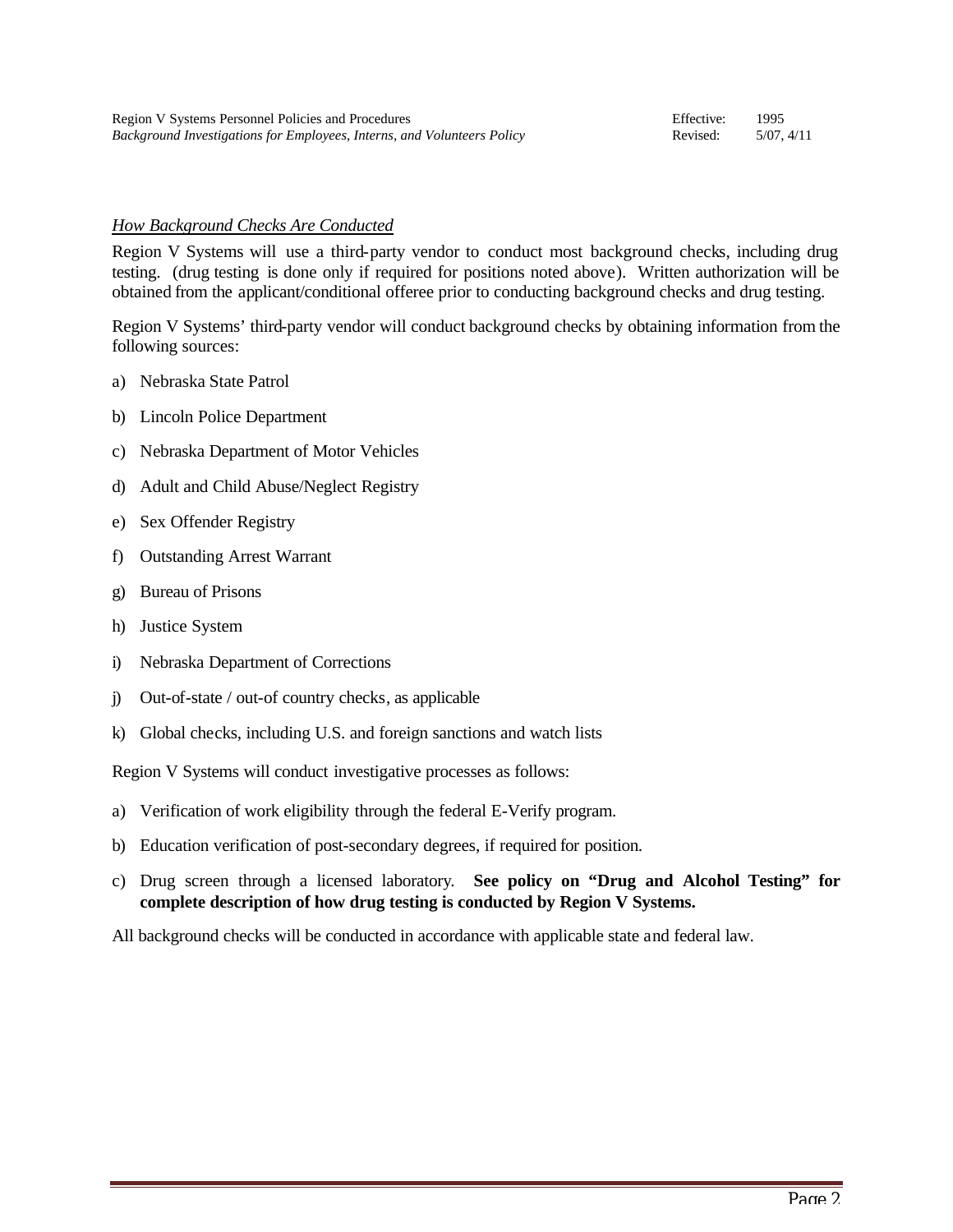#### *Disqualification of Employment*

Although a disqualification for employment is possible, a previous conviction will not automatically disqualify an applicant from consideration for employment with Region V Systems. Likewise, potential future convictions that occur during the course of employment are not an automatic bar to continued employment. The organization will take into consideration the following factors:

- Nature of position.
- Nature of conviction.
- Number of convictions.
- Dates of convictions.
- Age of the candidate / employee when the illegal activity occurred.
- Whether hiring, transferring, or promoting the applicant/employee would pose an unreasonable risk to the organization.

*Exceptions:* If it has been found that the following applies to an applicant or current employee, he/she will be subject to the following restrictions/disqualification of employment:

• **DMV Record:** If an applicant has six or more points assessed against his/her driving record within the most recent two-year period, the applicant will be disqualified for employment in the following positions: Professional Partner, Mentor, Prevention staff, and any other like-positions that may transport clients and/or vulnerable populations on an on-going basis.

Individuals applying for other positions who have six or more points assessment against his/her driving record within the most recent two-year period may be eligible for employment but will be restricted from using a Region V-owned vehicle until his/her DMV record shows less than six points assessed during the most recent two-year period. If hired, the employee will also be restricted from using his/her personal vehicle to transport clients, co-workers, and vulnerable populations until the record shows less than six points assessed during the most recent two-year period.

Current employees (for positions referenced in this section) who have such a driving record will be restricted from using Region V-owned vehicles or using their own vehicle to transport clients, co-workers, and vulnerable populations until the record shows less than six points assessed during the most recent two-year period. If such a restriction prohibits the employee from performing his/her essential job functions, he/she may be subject to termination of employment.

- **Nebraska Sexual Offender Registry, Child or Adult Abuse/Neglect Registry:** If an individual appears on any of these registries, as an applicant or during employment, he/she will be disqualified from employment for the following positions: Professional Partners and Mentors.
- **Positive Drug Testing (See policy on "Drug and Alcohol Testing" for complete description of how drug testing is conducted by Region V Systems.)** If the conditional offeree tests positive for illegal drug use, provides a diluted specimen for the drug test, or refuses to consent to drug testing, he/she will be disqualified from employment.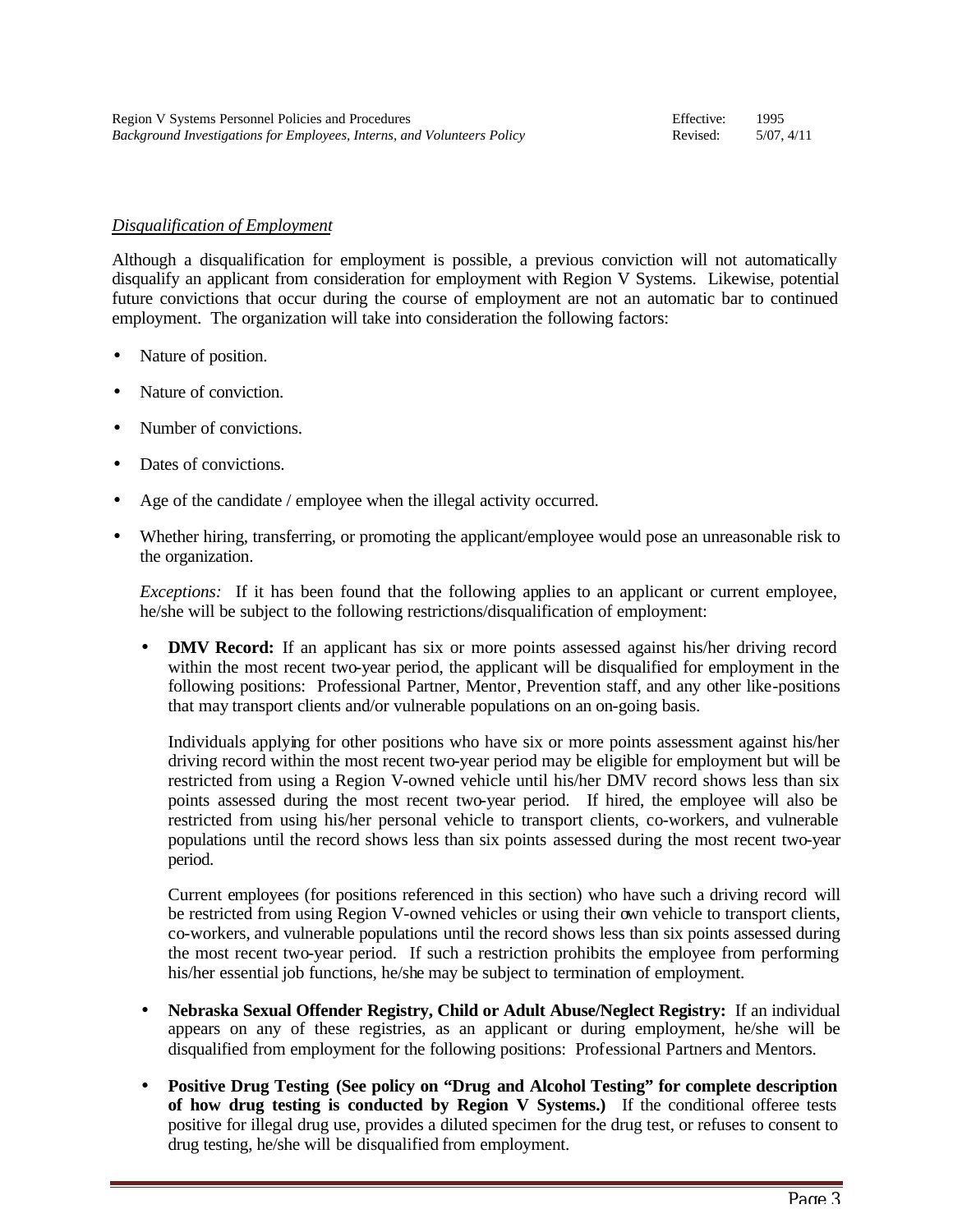• **Falsification/Withholding of Information:** If an applicant or current employee withholds or falsifies information pertaining to previous/current convictions, the applicant/employee may be disqualified from further employment consideration for any position with the organization due to falsification of an application or failure to provide accurate information.

## *Review of Negative Findings from Reference/Background Check Investigation*

The Director of Operations & Human Resources is responsible for communicating directly with the Regional Administrator, and/or his/her designee(s) as directed, any negative findings obtained through the background check investigation for applicants, employees, interns, and volunteers. Reporting of such information is considered a priority to ensure the review process, and any subsequent action required by the organization, will be addressed in the shortest time possible.

## *Onset of Employment*

All employment offers are contingent upon completion of a satisfactory background check.

## *Withdrawal of Employment Offer Based on Unsatisfactory Background Check*

If the results of the background check are determined to be unsatisfactory, Region V Systems will rescind the employment offer and provide written notification to the individual of the action taken.

If the results of the background check are determined to be unsatisfactory and were obtained through a third-party consumer reporting agency, the organization will inform the individual that it plans to take adverse action, provide the applicant with a Statement of Consumer Rights from the Federal Trade Commission before adverse action is taken, provide the applicant the opportunity to review a copy of his/her consumer report, and advise the applicant of his/her rights to dispute inaccurate information. Applicants will be granted reasonable time to contest the information (normally 3-5 business days).

#### *Confidentiality of Reference/Background Check Records*

All information obtained from the reference and/or background check process will be used solely as part of the employment and/or intern/volunteer process and kept strictly confidential. All records pertaining to an applicant's or employee's background check investigation will be kept confidential by Human Resources. Background check records will be filed separately from an employee's main personnel file and may only be accessed with permission from the Director of Operations & Human Resources. Background check records related to applicants who are not hired and/or for intern/volunteers will be treated as confidential and maintained with the individual's application materials until designated time of destruction.